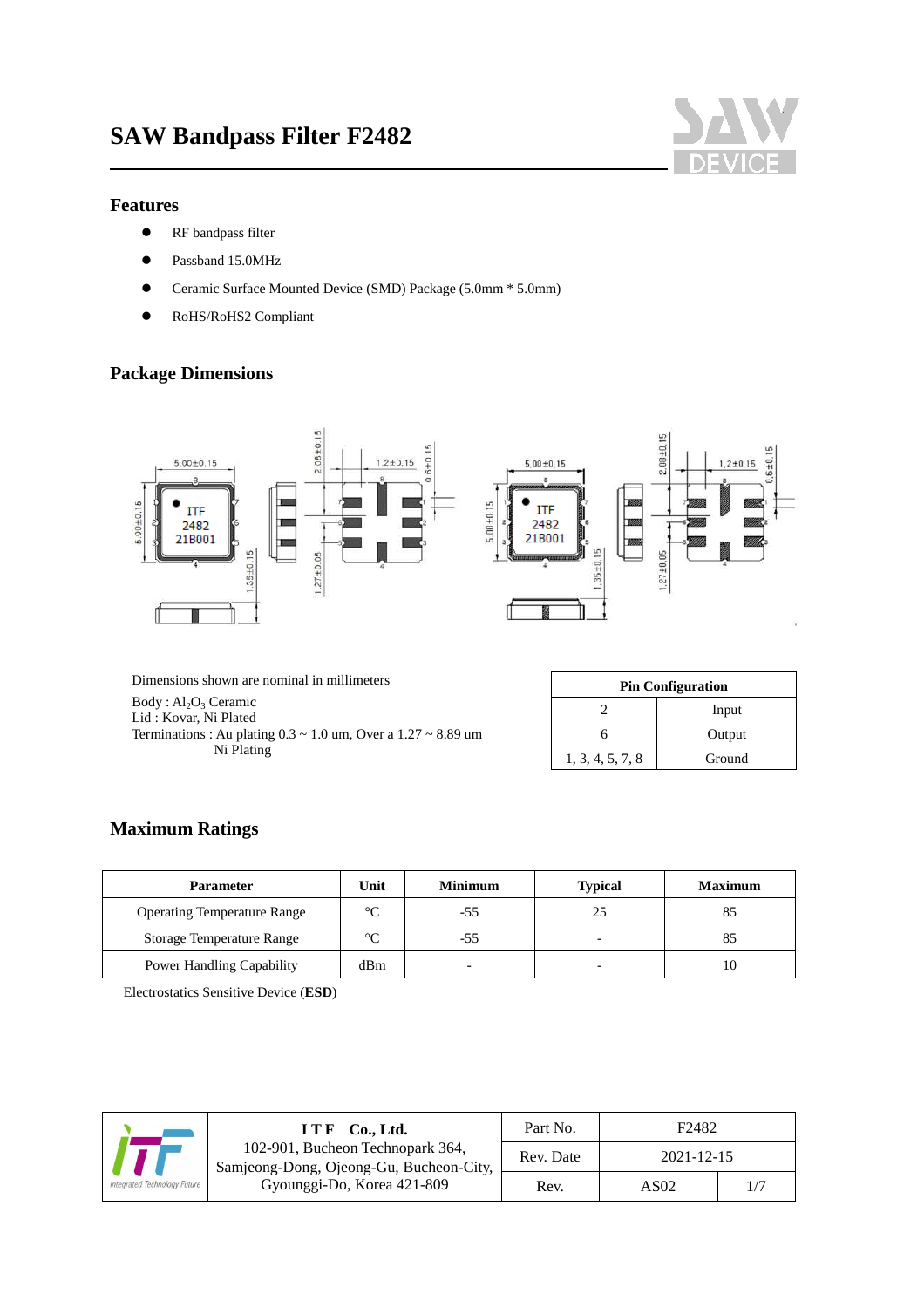

### **Specifications**

|                                     |                 | Minimum | Typical | Maximum |
|-------------------------------------|-----------------|---------|---------|---------|
| Center Frequency (Fc)               | MH <sub>z</sub> |         | 248.0   |         |
| Insertion Loss (Fc $\pm$ 7.5 MHz)   | dB              |         | 2.8     | 4.0     |
| Amplitude Ripple (Fc $\pm$ 7.5 MHz) | dB              |         | 1.0     | 2.0     |
| Absolute Attenuation                |                 |         |         |         |
| $0 - 228.0$ MHz                     | dB              | 25      | 30      |         |
| 278.0~1000.0 MHz                    | dB              | 25      | 30      |         |
| Input/Output Impedance              | Ohms            |         | 50      |         |

#### **Notes :**

 1) All specifications are based on the matching schematic shown below, measured by Agilent Network analyzer and full 2 port calibration.

2) Electrical margin has been built into the design to account for the variations due to temperature drift and manufacturing tolerances

|                                                                             | $I T F$ Co., Ltd.          | Part No.   | F <sub>2482</sub> |     |
|-----------------------------------------------------------------------------|----------------------------|------------|-------------------|-----|
| 102-901, Bucheon Technopark 364,<br>Samjeong-Dong, Ojeong-Gu, Bucheon-City, | Rev. Date                  | 2021-12-15 |                   |     |
| Integrated Technology Future                                                | Gyounggi-Do, Korea 421-809 | Rev.       | AS02              | 2/7 |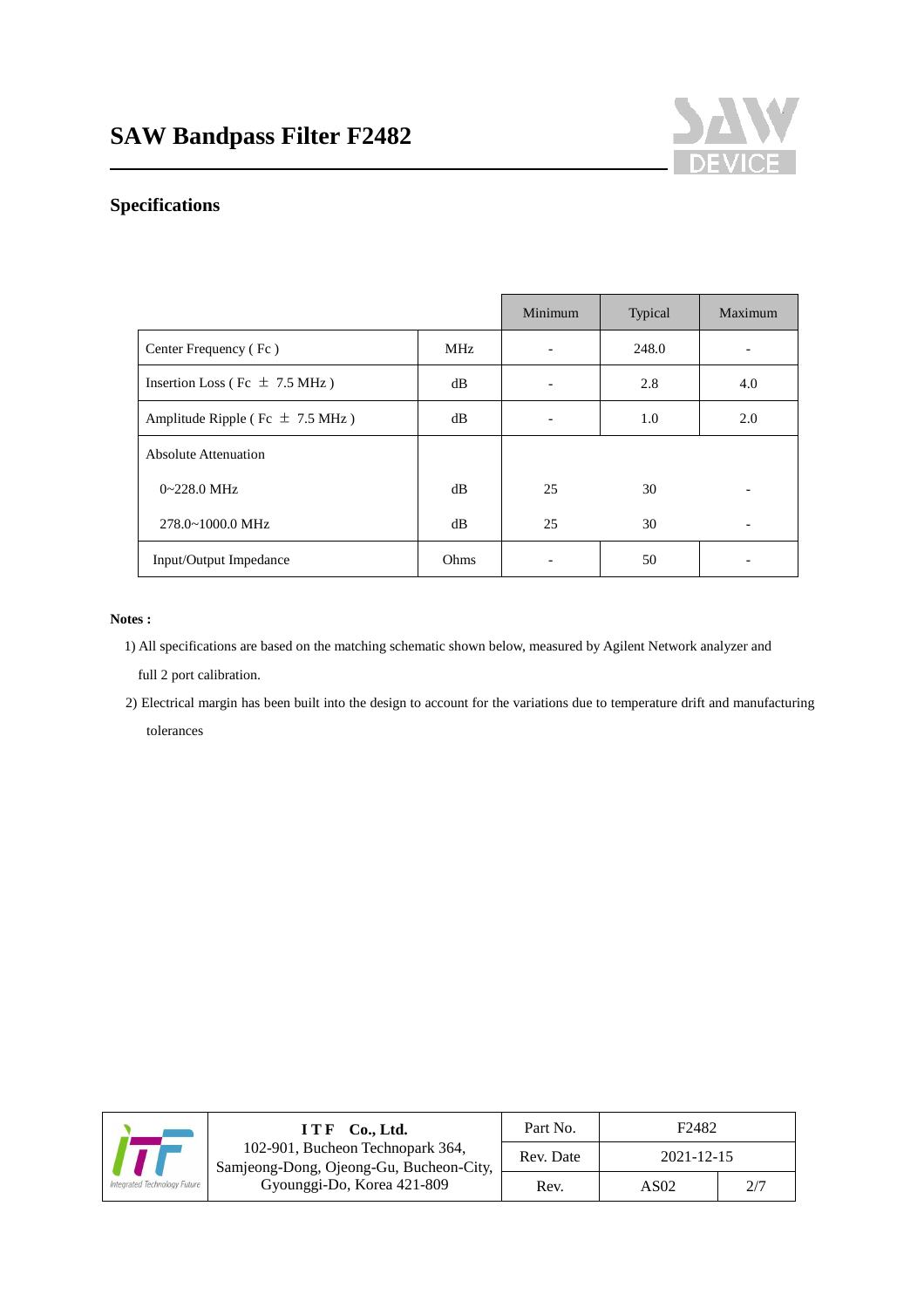

#### **Matching Schematic**

( Actual matching values may vary due to PCB layout and parasitics )



### **Marking Configuration**



- 1) Pad Number 1 Index
- 2) Manufacturer name

3) Part Number

4) Lot Number

\* Ink or Laser Marking available

|                                                                             | Co., Ltd.<br><b>ITF</b>    | Part No.   | F <sub>2482</sub> |     |
|-----------------------------------------------------------------------------|----------------------------|------------|-------------------|-----|
| 102-901, Bucheon Technopark 364,<br>Samjeong-Dong, Ojeong-Gu, Bucheon-City, | Rev. Date                  | 2021-12-15 |                   |     |
| Integrated Technology Future                                                | Gyounggi-Do, Korea 421-809 | Rev.       | AS <sub>02</sub>  | 3/7 |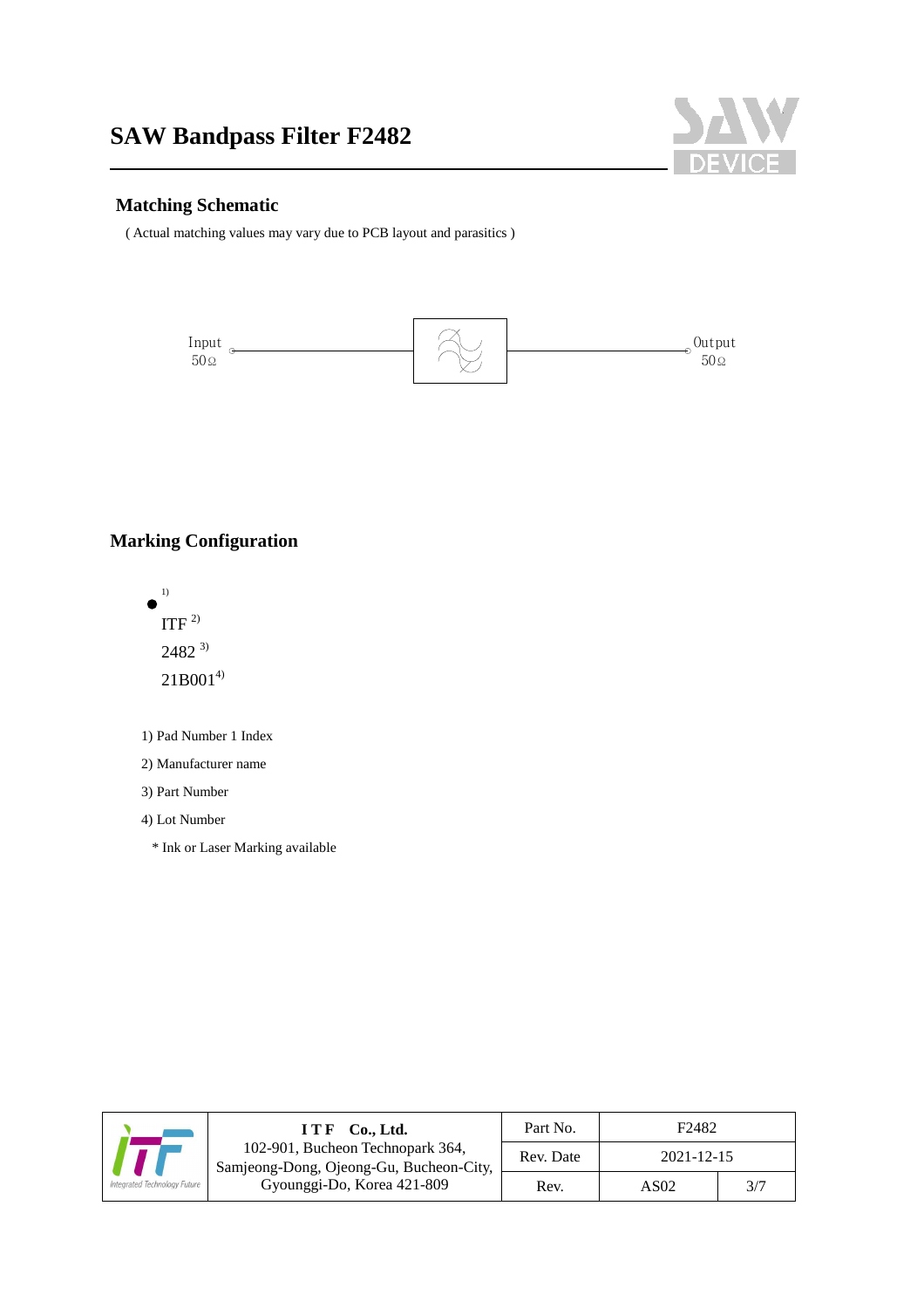

#### **Typical Performance ( at 25℃ )**





|                                                                             | ITF Co., Ltd.              | Part No.         | F <sub>2482</sub> |     |
|-----------------------------------------------------------------------------|----------------------------|------------------|-------------------|-----|
| 102-901, Bucheon Technopark 364,<br>Samjeong-Dong, Ojeong-Gu, Bucheon-City, | Rev. Date                  | $2021 - 12 - 15$ |                   |     |
| ntegrated Technology Future                                                 | Gyounggi-Do, Korea 421-809 | Rev.             | AS <sub>02</sub>  | 4/7 |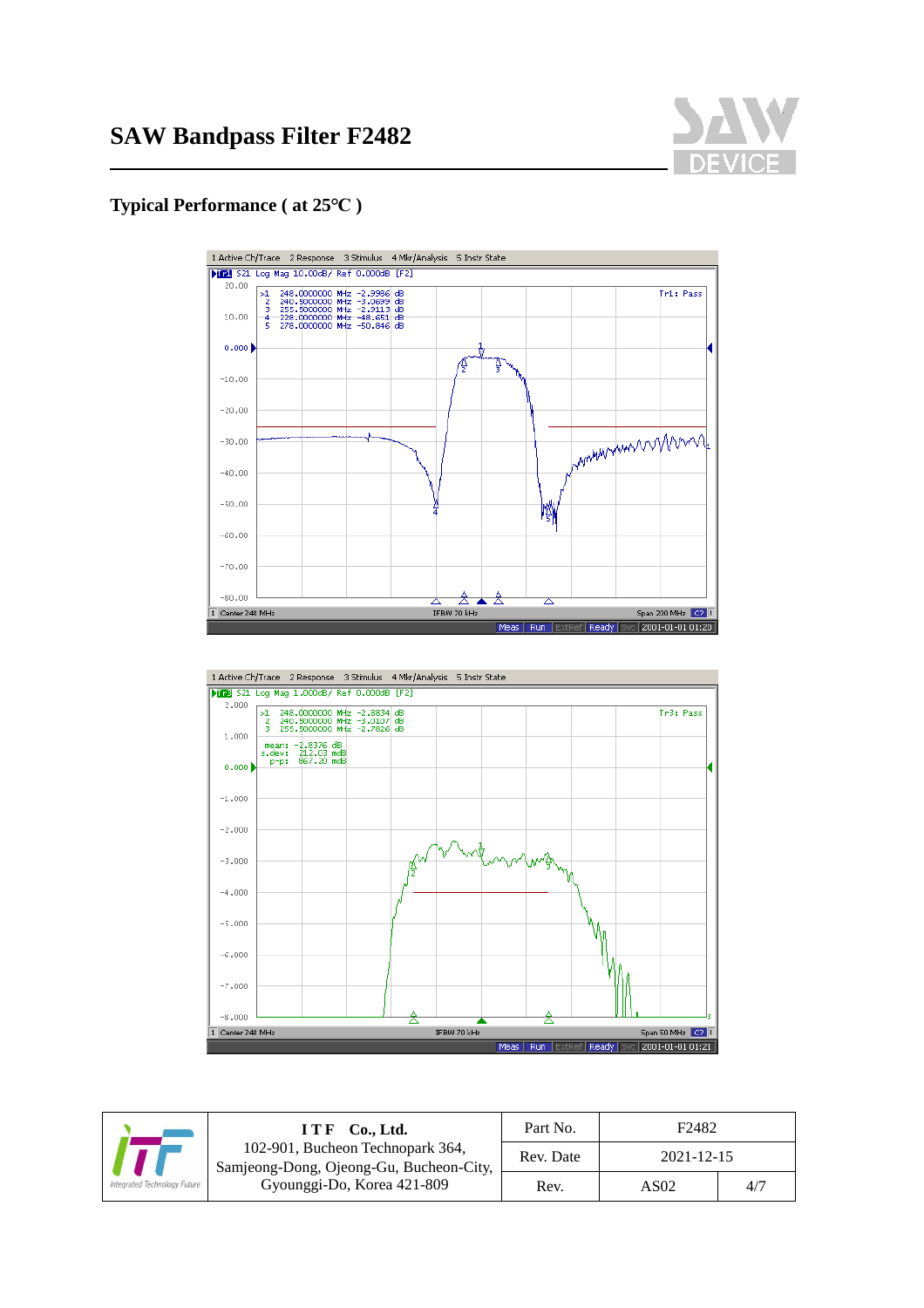

## **Input / Output VSWR Charts**



### **Input / Output Smith Charts**



### **Packing Specification**

J

| $ITF$ Co., Ltd.<br>102-901, Bucheon Technopark 364,<br>Samjeong-Dong, Ojeong-Gu, Bucheon-City, | Part No.                   | F <sub>2482</sub> |      |     |
|------------------------------------------------------------------------------------------------|----------------------------|-------------------|------|-----|
|                                                                                                | Rev. Date                  | 2021-12-15        |      |     |
| tegrated Technology Future                                                                     | Gyounggi-Do, Korea 421-809 | Rev.              | AS02 | 5/7 |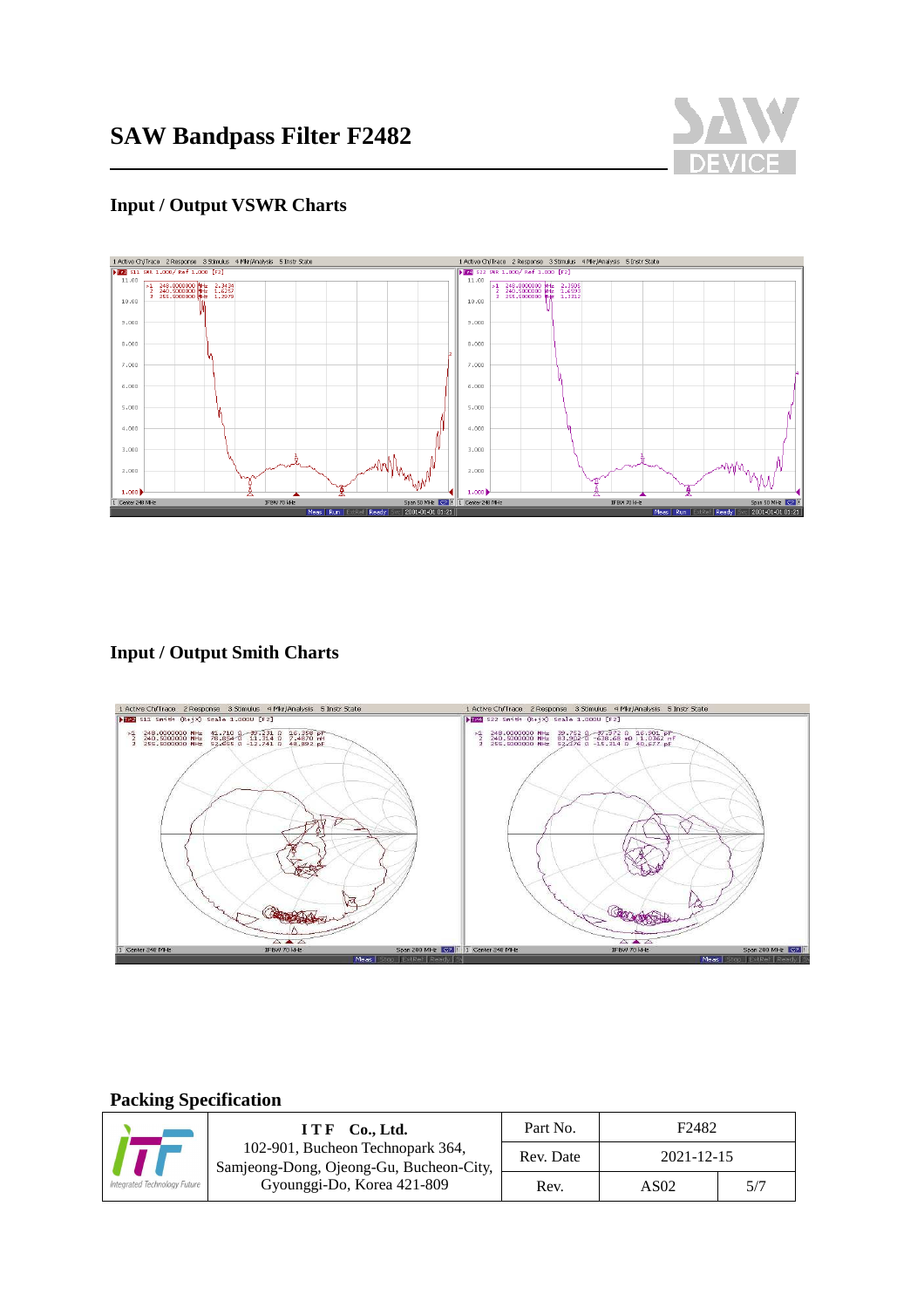# **SAW Bandpass Filter F2482**



- 1. Reeling Quantity : 1000 pcs / reel
- 2. Taping Structure : The tape shall be wound around the reel in the direction shown below.



#### **Tape Specification**

1. Leader part and vacant position specification





|                                                                             | ITF Co., Ltd.              | Part No.   | F <sub>2482</sub> |     |
|-----------------------------------------------------------------------------|----------------------------|------------|-------------------|-----|
| 102-901, Bucheon Technopark 364,<br>Samjeong-Dong, Ojeong-Gu, Bucheon-City, | Rev. Date                  | 2021-12-15 |                   |     |
| tegrated Technology Future                                                  | Gyounggi-Do, Korea 421-809 | Rev.       | AS <sub>02</sub>  | 6/7 |